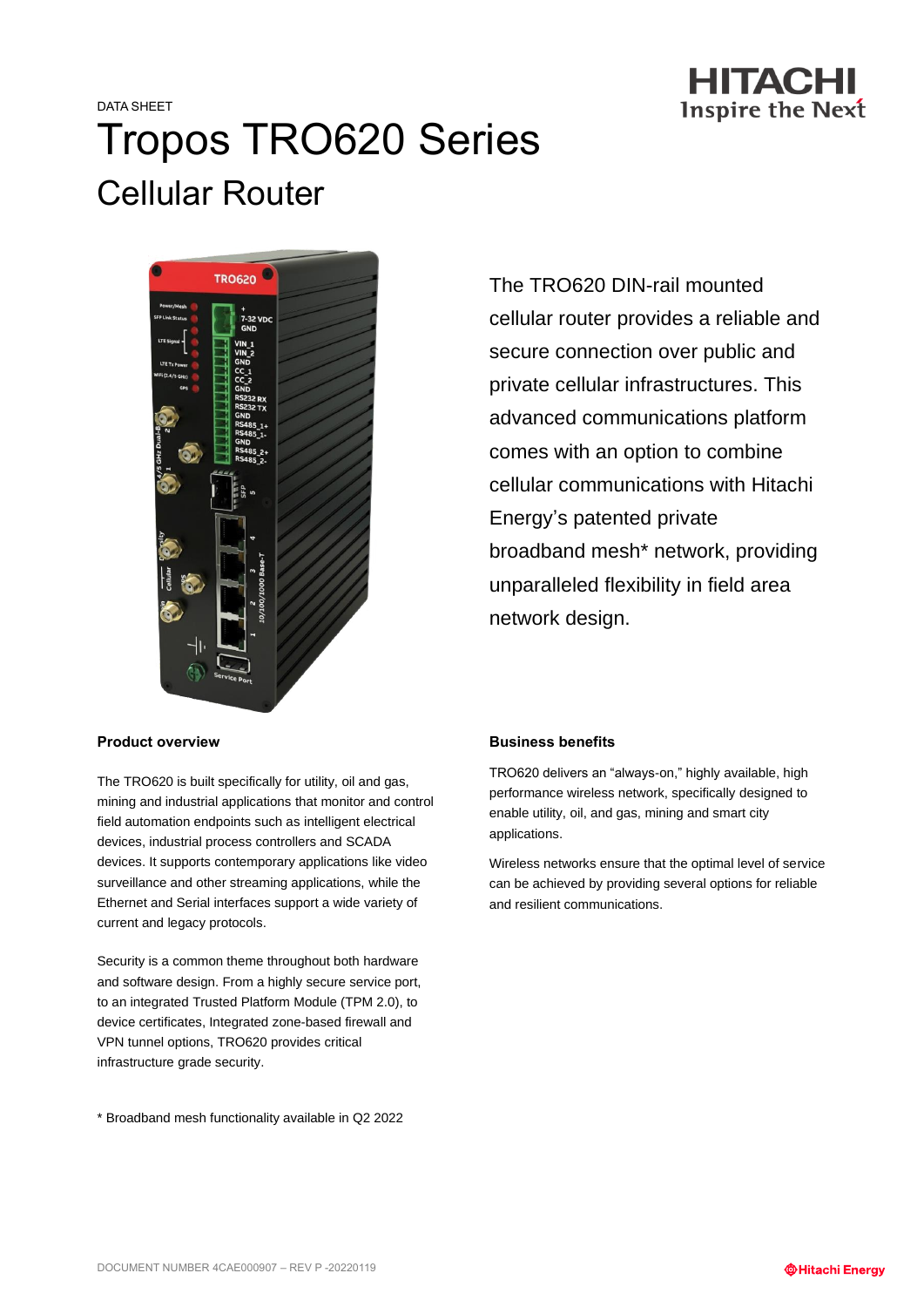# **Product specifications**

# **Software feature highlights**

#### **Security**

- Support for X.509 PKI Certificates
- Encrypted device management interfaces
- Role-based access using centralized RADIUS
- authentication or local user database
- IKEv2 IPsec VPN (IPv4, IPv6)
- AES-128, AES-256 encryption schemes
- SHA-384, SHA-512 hashing algorithms
- Integrated Zone-based Firewall and MAC address filtering
- Every software release tested for robustness of the communication stack and externally accessible communication interfaces
- 802.1x authentication for Ethernet & Wireless clients

#### **Provisioning support**

- Device management using secure HTTPS web interface
- Central FCAPS, firmware management, low-touch deployment using Supros

#### **Monitoring**

- SNMP
- Syslog

#### **Availability**

- Dual boot partitions
- Over-the-air firmware upgrades
- Dual SIMs for automatic failover to alternative cellular network

#### **Routing and IP services**

- IPv4 and IPv6
- Border Gateway Protocol (BGP)
- Generic Routing Encapsulation (GRE)
- Network Address Translation (NAT)
- Dynamic Host Configuration Protocol
- (DHCP) Server
- Access Control Lists (ACL)
- Raw and interpreted serial data encapsulation in IP
- System time from GPS or from built-in NTP Client
- NTP, SNTP server (IPv4, IPv6)
- Port Forwarding

#### **Ethernet**

• Per port untagged and 802.1q VLAN access and trunk modes, Maximum of 32 VLANs

#### **Serial**

- Raw UDP and TCP IP transport
- Interpreted Terminal, Modbus (RTU, ASCII), DNP3 and Mirrored Rite

## **Hardware characteristics**

#### **Physical characteristics**

- Weight: 1,250g / 2lbs 12 oz
- Dimensions: 185 x 130 x 54 mm / 7.25 x 5.12 x 2.12 in

#### **Environmental specifications**

- Operating temperature range: -40°C to 75°C / -40°F to 167°F
- Storage temperature range: -40°C to 85°C / -40°F to 185°F
- Ingress protection: IEC 60529 IP30
- Shock & vibration: MIL-STD-810G; 514.7
- Transportation: ISTA 2A

NOTE: Operating temperature ranges exclude cellular modems which may have operating temperature ranges different from the TRO620. Such deviations are indicated in the cellular options section.

#### **Power**

- Input voltage range: 7-32 Volts DC
- Common chassis ground

#### **Power consumption**

| TRO620 model                             | <b>IDLE</b> | <b>Typical</b> | High   | Max (bootup) |
|------------------------------------------|-------------|----------------|--------|--------------|
| LTE Only models                          | 3.1W        | 3.6 W          | 3.8 W  | 6.2 W        |
| LTE, 2.4 GHz, and 5 GHz<br>802.11 models | 6.0 W       | 7.5 W          | 12.3 W | 31 W         |

#### **Processing environment**

- Main CPU: Dual core 1.4 GHz, 32-bit ARM-processor
- Operating Memory: 1 GB DRAM
- Storage: 4 GB Flash, external SD card slot
- Edge Compute ready

#### **Location (GNSS) receiver**

- Supports GPS (1575.42 MHz), GLONASS
- (1602 MHz), Beidou (1561.098 MHz), Galileo (1575.42
- MHz), QZSS (1575.42 MHz)
- Acquisition time: 32 sec or less (cold start)
- Location reporting accuracy:
	- $< 2 \text{ m } (50\%)$ ;  $< 5 \text{ m } (90\%).$
- Antenna connector: SMA Female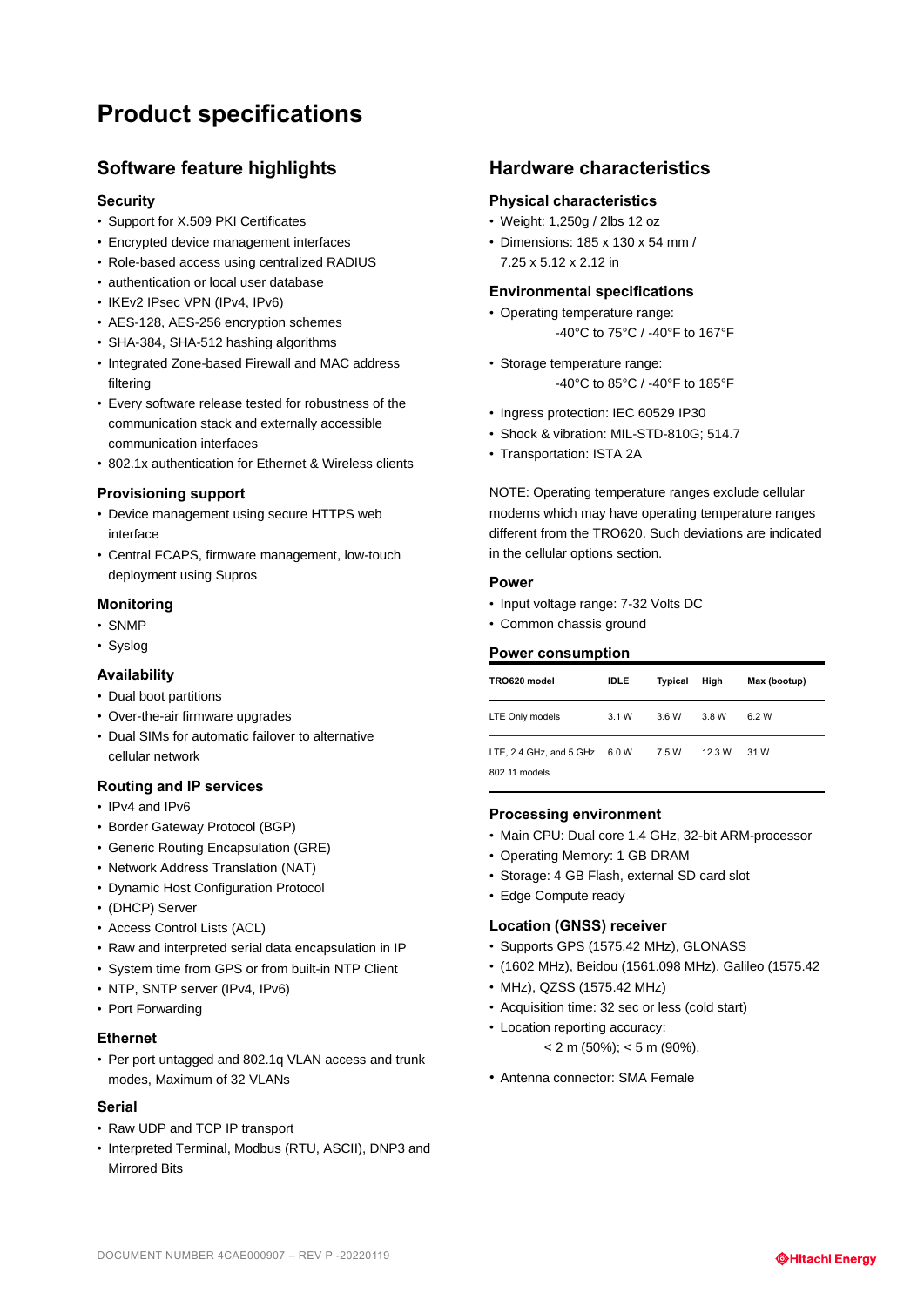#### **Ethernet ports**

- Four RJ45 10/100/1000BASE-T IEEE 802.3
	- Ethernet interfaces - Auto-negotiated duplex mode and speed
		- LEDs for link and activity
- One 100Mbps/1Gbps SFP port

#### **Serial ports**

- Speeds: 1200, 2400, 4800, 9600, 19200, 38400, 57600 or 115200 bps
- Parameters: 7 or 8 bits data, Odd/Even/No parity
- One RS-232 port
	- 3-wire interface: TX, RX and GND connections
- Two RS-485 ports
	- 3-wire interface: +, and GND connections

#### **Analog and digital inputs**

- Information from analog and digital inputs is delivered by SNMP traps
- Two battery voltage monitor inputs:
	- Input voltage range: 1-50V DC to common ground
	- Configurable voltage reporting interval
	- Configurable critical voltage threshold
- Two contact closure inputs:
	- Input open or closed to common ground
	- Configurable reporting for transitions

#### **USB service port**

Secure service port. Not for communication purposes.

# **Cellular radio options**

The following cellular radios are available for TRO620.

Refer to ordering information section for ordering numbers. Cellular antenna connectors are two SMA Female. Refer to accessories section for antennas, RF surge protectors and cables.

#### **Model C1 (US)**

- 4G LTE Cat-12
	- Supported bands: B1, B2, B3, B4, B5, B7, B8, B9, B12, B13, B14, B18, B19, B20, B26, B29, B30, B32, B41, B42, B43, B46, B48, B66
- 3G HSPA+ (up to 42 Mbps down, 5.8 Mbps up)
- Supported bands: B1, B2, B4, B5, B6, B8, B9, B19
- Regulatory approvals: FCC, PTCRB, GCF
- Carrier certifications: AT&T; Verizon
- FirstNet® Ready™

### **Model C2 (global)**

- 4G LTE Cat-4
	- Supported bands: B1, B3, B7, B8, B20, B28
- 3G UMTS, HSPA+ (up to 42 Mbps down, 5.8 Mbps up) - Supported bands: B1, B8
- 2G EDGE, GSM, GPRS (up to 384 Kbps) - Supported bands: E-GSM 900, DCS 1800
- Regulatory approvals: CE, GCF
- Carrier certifications: pending

#### **Model C5 (global)**

- 4G LTE Cat-12
	- Supported bands: B1, B2, B3, B4, B5, B7, B8, B9, B12, B13, B18, B19, B20, B26, B28, B29, B30, B32, B41, B42, B43, B46, B48, B66
- 3G HSPA+ (up to 42 Mbps down, 5.8 Mbps up) - Supported bands: B1, B2, B4, B5, B6, B8, B9, B19
- Regulatory approvals: GCF
- Carrier certifications: pending

#### **Model D2 (US)**

- 4G LTE Cat-4
	- Supported bands: B1, B2, B3, B4, B5, B7, B8, B12, B13, B14, B26, B19, B20, B28
- 3G HSPA+
	- Supported bands: B1, B2, B4, B5, B8, B19
- Regulatory approvals: FCC, PTCRB, GCF
- ANTERIX ACTIVE™ 900 MHz PLTE network support

#### **Model C6 (global)**

- 5G NR Sub-6
- Supported bands: n1, n2, n3, n5, n7, n8, n12, n20, n25, n28, n38, n40, n41, n48, n66, n71, n77, n78, n79
- 4G LTE Cat-20
	- Supported bands: B1, B2, B3, B4, B5, B7, B8, B12, B13, B14, B18, B19, B20, B21, B25, B26, B28, B29, B30, B32, B34, B38, B39, B40, B41, B42, B43, B46, B48, B66, B71
- Regulatory approvals: GCF
- Carrier certifications: pending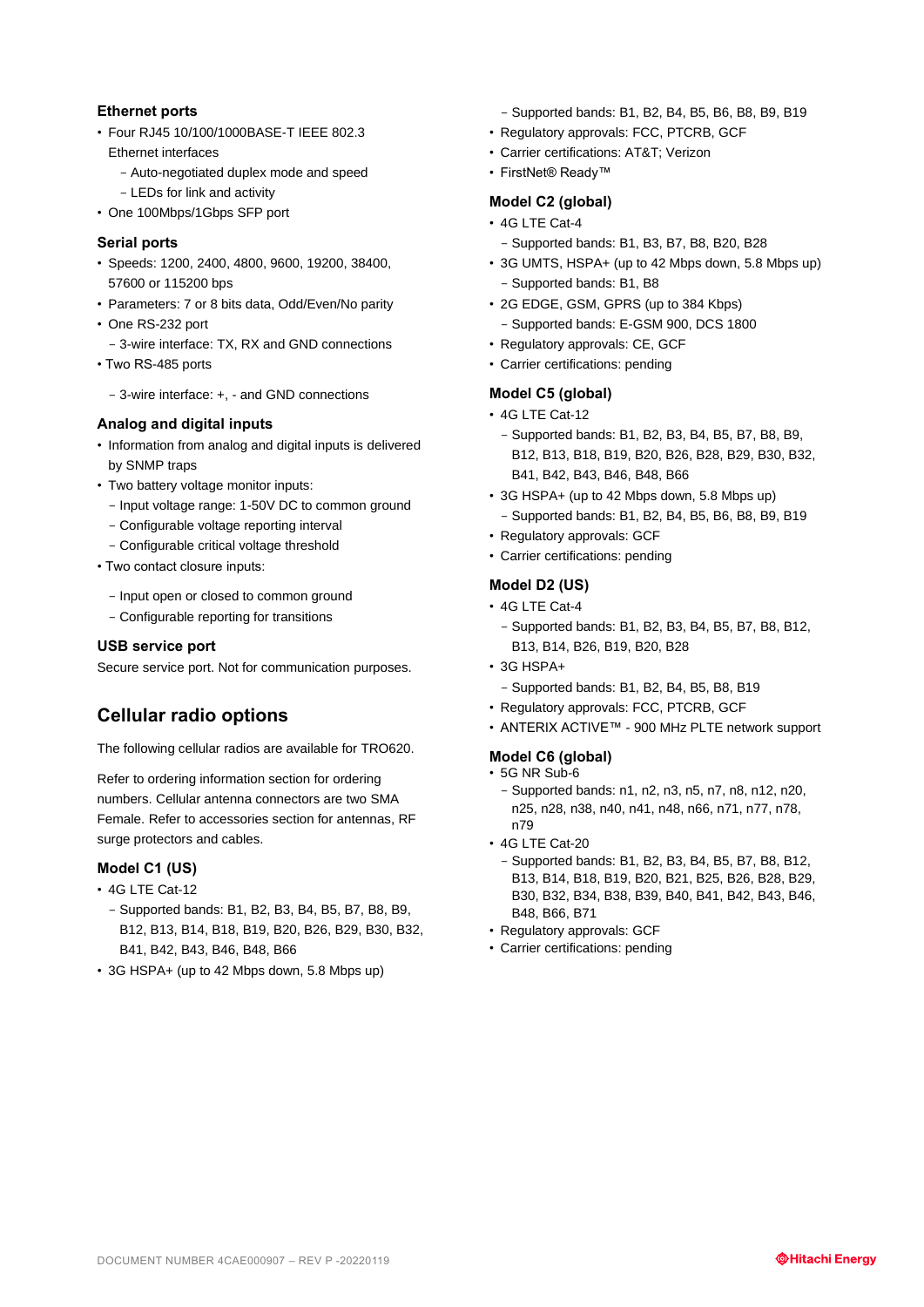## **802.11 radios option**

Broadband mesh functionality is available as a software update with a mesh license in Q2 2022. 2.4 GHz and 5GHz 802.11 3x3 MIMO radios are available as an option for TRO620. Refer to ordering information section for ordering numbers.

802.11 antenna connectors are three RP-SMA female. Note that dual band 2.4 GHz and 5 GHz antennas are required. Refer to accessories section for antennas, RF surge protectors and cables.

The information provided below represents the maximum technical capabilities of the radios. Compliance with country-specific regulations is accomplished through a country selector function in the user interface. The country selector may restrict output power, prohibit the use of certain channels, channel widths and/or bands, and manipulate the DFS functions of both 802.11 radios.

### **2.4 GHz 802.11 radio for Tropos Mesh and WiFi access**

- Supported radio technologies:
	- 802.11b with MRC across 3 receivers
	- 802.11g with MRC across 3 receivers
	- 802.11n supporting up to three spatial streams (3x3 MIMO)
- Receiver and transmitter center frequency range: 2.412 – 2.484 GHz
- Channel width options:
- 5 MHz, 10 MHz (Tropos mesh connections only)
- 20 MHz, 40 MHz (Tropos mesh connections and WiFi access)
- Maximum conducted transmitted power: 26 dBm per chain, 30 dBm total
- Maximum transmitted EIRP: 31 dBm per chain, 34 dBm total, assuming 5dBi antennas
- A country selector function will adjust the maximum transmitted power to comply with regulations.

#### **5 GHz 802.11 radio for Tropos Mesh and WiFi access**

- Supported radio technologies:
	- 802.11a with MRC across 3 receivers
	- 802.11n supporting up to three spatial streams (3x3 MIMO)
	- 802.11ac supporting up to three spatial streams (3x3 MIMO)
- Receiver and transmitter center frequency ranges:
	- 5.150 5.250 GHz (UNII-1)
	- 5.250 5.350 GHz (UNII-2A)
	- 5.470 5.725 GHz (UNI-2C)
- 5.725 5.875 GHz (UNII-3)
- Minimal center frequency spacing: 5 MHz
- Channel width options:
	- 5 MHz, 10 MHz (Tropos mesh connections only)
	- 20 MHz, 40 MHz, 80 MHz, 160 MHz (Tropos mesh connections and WiFi access)
- Maximum conducted transmitted power:
- 24 dBm per chain, 28 dBm total
- Maximum transmitted EIRP: 32 dBm per chain, 36 dBm total, assuming 8 dBi antennas
- A country selector function will adjust the maximum transmitted power to comply with regulations.

# **Certifications and compliance**

- Safety:
	- $-$  IEC 60950-1
	- $-$  UL 62368-1
	- CSA 22.2 No. 62368-1
	- IEC/EN 62368-1
- EMC Electromagnetic Compatibility:
	- FCC CFR 47 Part 15
	- Industry Canada RSS 247
	- EN 300 328
	- EN 301 489
	- $-$  EN 55032
	- $-$  EN 55035
	- IEEE 1613 / IEC 61850
- Industry and carrier certifications for cellular radios are listed in the cellular radio options section.

#### **Planned certifications:**

- EN 61000
- ANSI/ISA 12.12.01 (Class 1, Div 2)
- CSA 213 (Class 1, Div 2)
- ATEX Zone 2 (UL 60079-0, UL60079-15)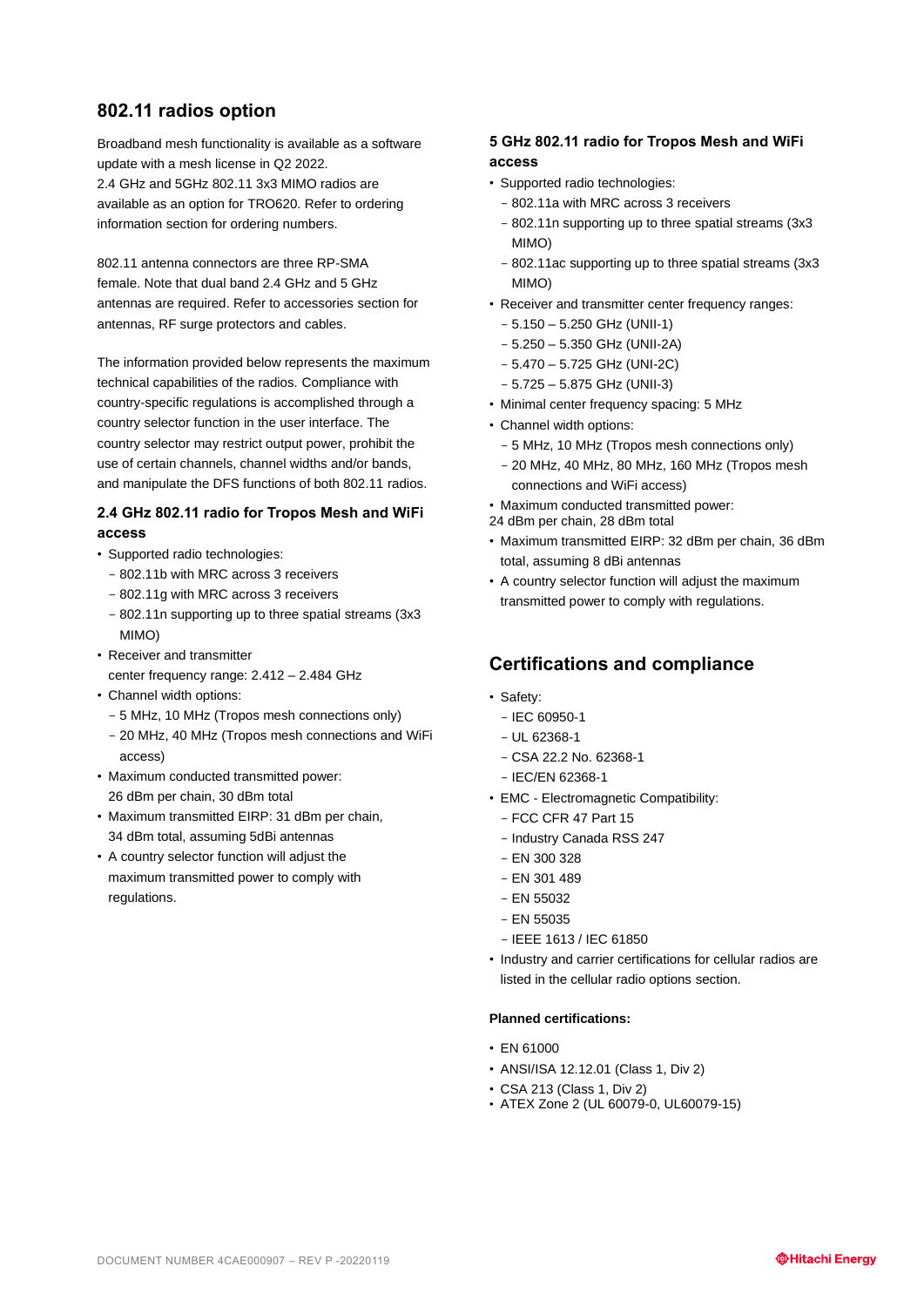# **Ordering information**

# **TRO620 Models**

| <b>Product number</b> | <b>Product description</b>                                                                   |
|-----------------------|----------------------------------------------------------------------------------------------|
| T6200C100D201010      | TRO620 DIN Rail Mount Router, Cat-12 LTE (AT&T, FirstNet Ready, Verizon, CBRS)               |
| T6225C100D201010      | TRO620 DIN Rail Mount Router, 2.4GHz, 5GHz, Cat-12 LTE (AT&T, FirstNet Ready, Verizon, CBRS) |
| T6200C200D202010      | TRO620 DIN Rail Mount Router, Cat-4 LTE (Global)                                             |
| T6225C200D202010      | TRO620 DIN Rail Mount Router, 2.4GHz, 5GHz, Cat-4 LTE (Global)                               |
| T6200C500D200010      | TRO620 DIN Rail Mount Router, Cat-12 LTE (Global, CBRS)                                      |
| T6225C500D200010      | TRO620 DIN Rail Mount Router, 2.4GHz, 5GHz, Cat-12 LTE (Global, CBRS)                        |
| T6200C500D204010      | TRO620 DIN Rail Mount Router, Cat-12 LTE (Russia)                                            |
| T6225C500D204010      | TRO620 DIN Rail Mount Router, 2.4GHz, 5GHz, Cat-12 LTE (Russia)                              |
| T6200C600D200011      | TRO620 DIN Rail Mount Router, 5G cellular (Global)                                           |
| T6200C600D200011      | TRO620 DIN Rail Mount Router, 2.4GHz, 5GHz, 5G cellular (Global)                             |
| T6200C600D204011      | TRO620 DIN Rail Mount Router, 5G cellular (Russia)                                           |
| T6200C600D204011      | TRO620 DIN Rail Mount Router, 2.4GHz, 5GHz, 5G cellular (Russia)                             |
| T62250000D200010      | TRO620 DIN Rail Mount Router, 2.4GHz, 5GHz (Global)                                          |
| T6200D200D201010      | TRO620 DIN Rail Mount Router, Cat-4 LTE (ANTERIX ACTIVE™)                                    |
| T6225D200D201010      | TRO620 DIN Rail Mount Router, 2.4GHz, 5GHz, Cat-4 LTE (ANTERIX ACTIVE™)                      |

# **Accessories**

| <b>Accessory Kits</b> |                                                                 |  |
|-----------------------|-----------------------------------------------------------------|--|
| <b>Product number</b> | <b>Product description</b>                                      |  |
| ANKITV3DBW2LTE1G      | Vehicular mount kit for TRO620 - 2.4 GHz, 5 GHz, Cellular, GNSS |  |
| ANKITR3DBW1G          | Remote antenna mount kit for TRO620 - 2.4 GHz, 5 GHz, GNSS      |  |
| ANKITR3DBW2LTE1G      | Remote mount kit for TRO620 - 2.4 GHz, 5 GHz, Cellular, GNSS    |  |
| ANKITR2LTE1G          | Remote mount kit for TRO620 - Cellular, GNSS                    |  |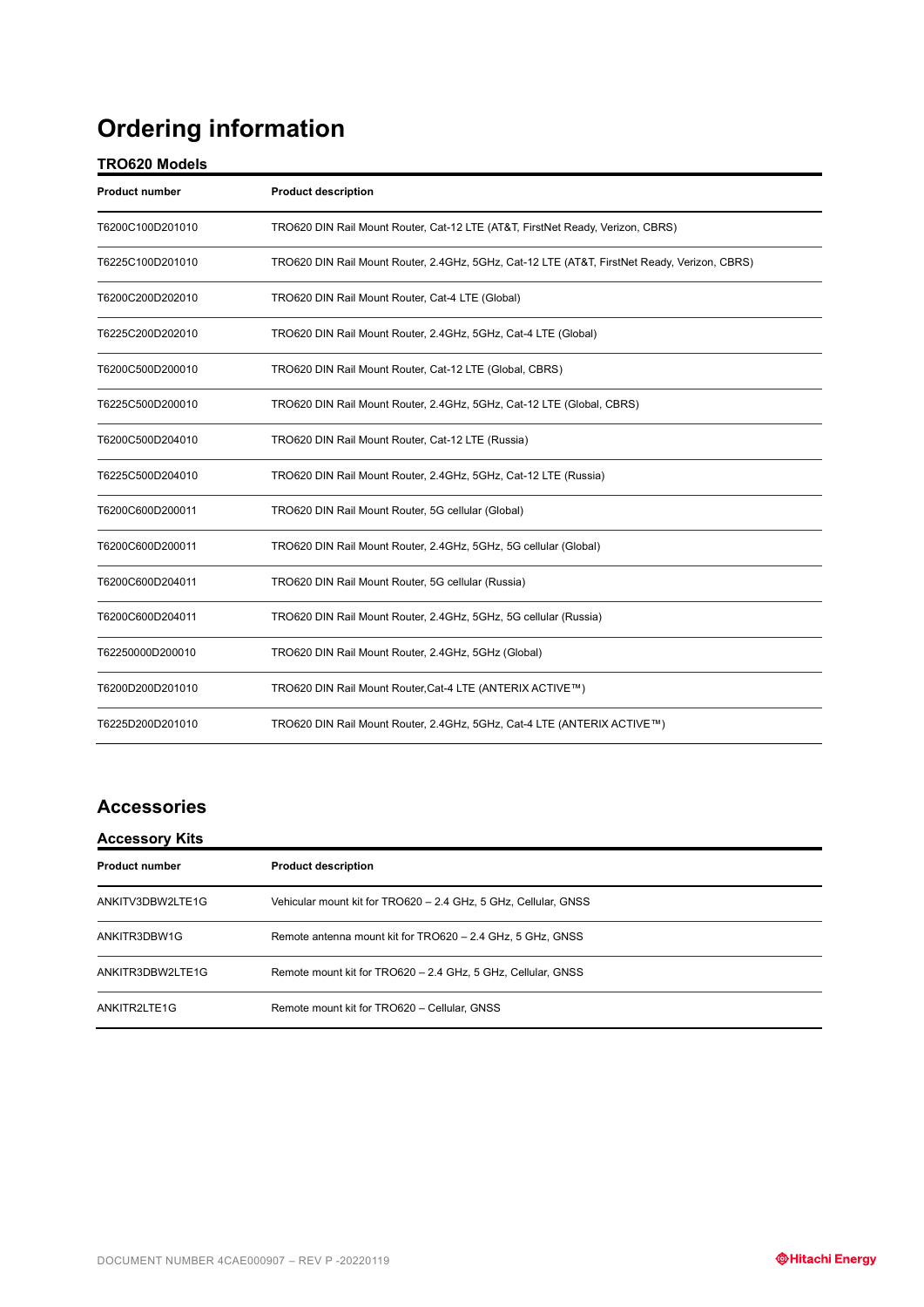| Antennas              |                                                                                                                                                                           |
|-----------------------|---------------------------------------------------------------------------------------------------------------------------------------------------------------------------|
| <b>Product number</b> | <b>Product description</b>                                                                                                                                                |
| AN02LTE               | Set of two cellular multiband antennas, 2 dBi omnidirectional, N-male connectors                                                                                          |
| AN06CBRS              | Set of two CBRS band antennas, 6 dBi omnidirectional, N-male connectors                                                                                                   |
| AN06P2LTE             | Cellular multiband antenna, 6/8 dBi directional panel, two N-female connectors, articulating mounting kit                                                                 |
| AN05DBW               | Set of three 802.11 dual-band antennas, 5/7 dBi omnidirectional, N-male connectors                                                                                        |
| ANC2LTE1G             | All-in one antenna, dual cellular multiband, GNSS, three 1m / 3ft cables with matched SMA and RP-SMA male<br>connectors, 25mm / 1 in mounting hole                        |
| ANC3DBW1G             | All-in-one antenna, triple 802.11 dual-band, GNSS, four 1m / 3ft cables with matched SMA and RP-SMA male<br>connectors, 25mm / 1 in mounting hole                         |
| ANC3DBW2LTE1G         | All-in-one antenna, triple 802.11 dual-band, dual cellular multiband, GNSS, six 1m / 3ft cables with matched<br>SMA and RP-SMA male connectors, 25mm / 1 in mounting hole |
| ANCM3DBW2LTE1G        | All-in-one antenna, triple 802.11 dual-band, dual cellular multiband, GNSS, six 5m / 17ft cables with matched<br>SMA and RP-SMA male connectors, magnetic mount           |
| ANGPS001              | GNSS active antenna for GPS, Galileo, QZSS, GLONASS, Beidou, 5dBi (antenna), 40dBi (LNA), half-sphere<br>directivity, one N-male connector                                |

## **Remote Antenna Mounting Brackets**

| <b>Product number</b> | <b>Product description</b>                            |
|-----------------------|-------------------------------------------------------|
| MBKIT004              | Antenna mounting bracket kit, 2 holes                 |
| MBKIT005              | Antenna mounting bracket, 3 holes, 20cm / 6in spacing |